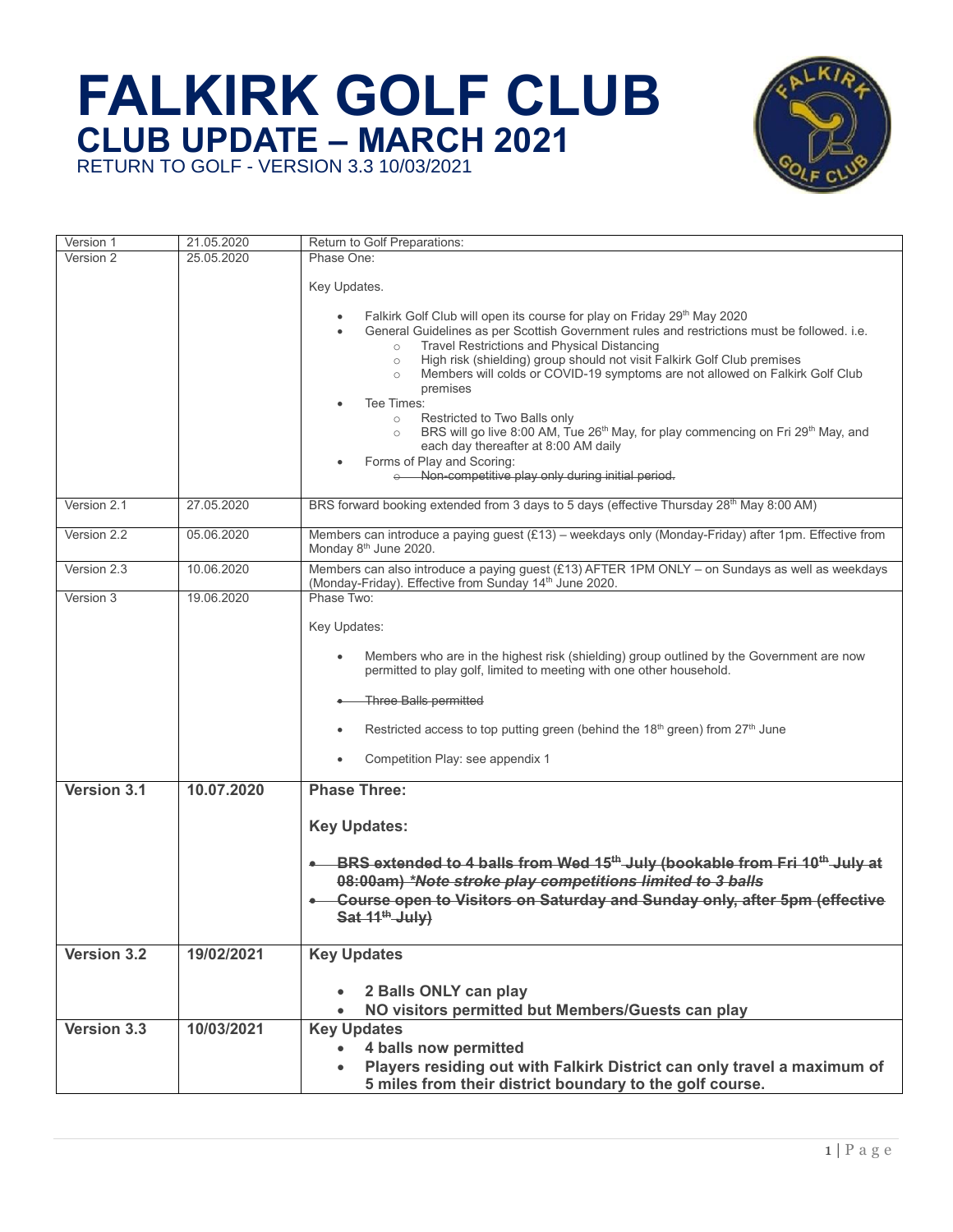

**Given the fluidity of the current situation there may be a requirement to update and re-issue this guidance at regular intervals to reflect future advice.**

#### **Useful Links:**

Scottish Government – COVID 19 updates <https://www.gov.scot/coronavirus-covid-19/>

BIGGA – COVID 19 updates - <https://www.bigga.org.uk/covid-19.html>

Scottish Golf – COVID 19 updates: <https://scottishgolf.org/coronavirus-covid-19-updates/>[and FAQs](https://scottishgolf.org/frequently-asked-questions-in-relation-to-the-guidance-for-golf-clubs-and-golfers-on-returning-to-golf-in-scotland/)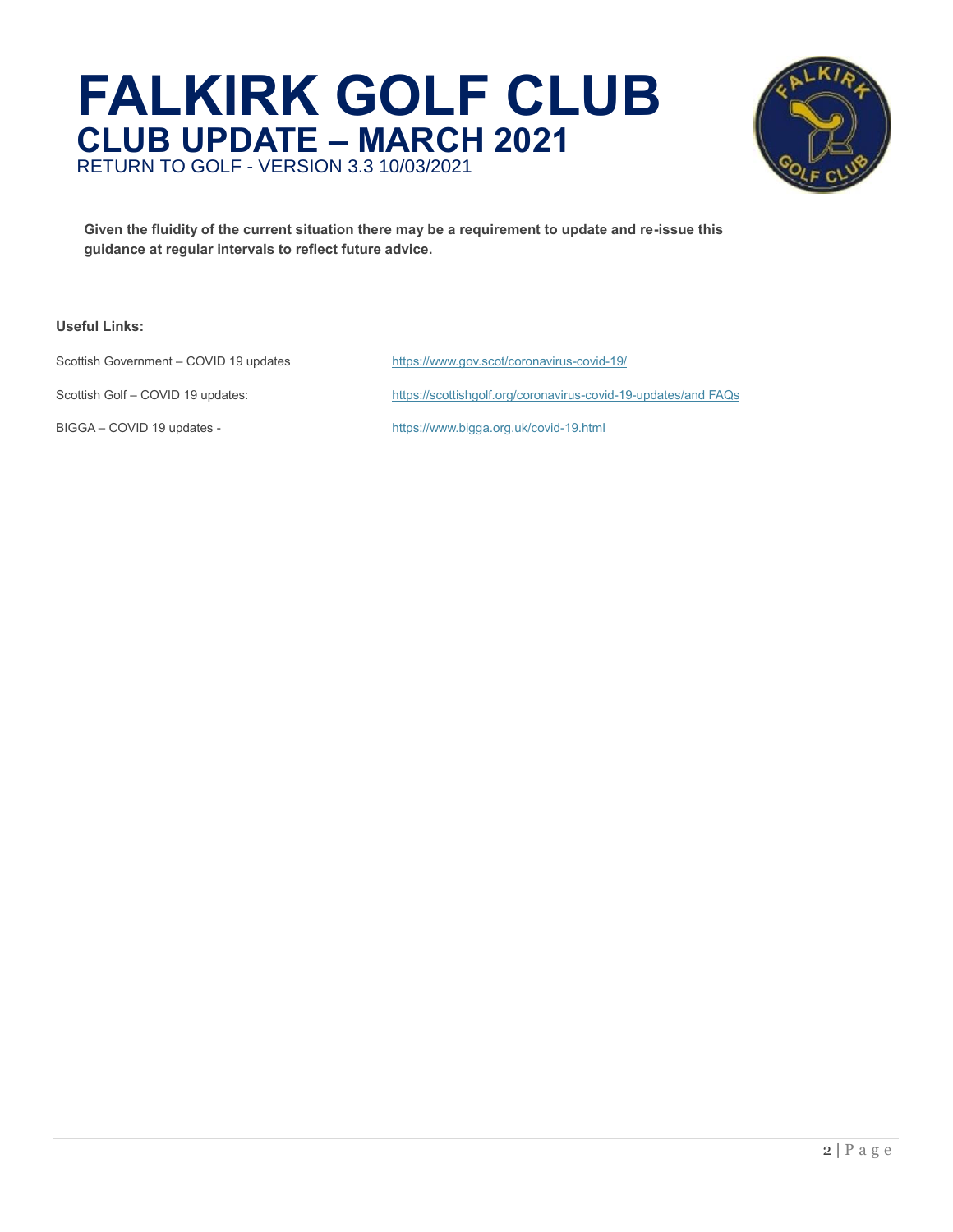



In line with Scottish Governments Phase Two and Scottish Golf guidelines, **Falkirk Golf Club continues to ensure safe access to club/course and facilities offers.**

Please find the guidelines outlined below which are designed to allow for a smooth return to golf whilst adhering to COVID-19 government guidelines.

Falkirk Golf Club will continually review all advice and guidance as these evolve and update members where required.

Please follow these guidelines as they are designed for your safety and the safety of other golfers, volunteers and staff.

### **General Guidelines:**

- Travel restrictions outlined by the Scottish Government should always be adhered to by members. [Click Here](https://www.gov.scot/publications/coronavirus-covid-19-staying-at-home-and-away-from-others/pages/exercise/)
- Physical distancing rules outlined by the Scottish Government should always be adhered to. [Click Here](https://www.nhsinform.scot/illnesses-and-conditions/infections-and-poisoning/coronavirus-covid-19/coronavirus-covid-19-physical-distancing)
- Members who are in the highest risk (shielding) group outlined by the Government are **now permitted to play golf,** limited to meeting with one other household. Categories are outlined. [Click Here](https://www.gov.scot/publications/covid-shielding/pages/highest-risk-classification/)
	- o For support in booking/reserving tee times please contact General Manager. [general.manager@falkirkgolfclub.co.uk](mailto:general.manager@falkirkgolfclub.co.uk)
- **Members with colds or any symptoms of COVID-19 are not allowed on Falkirk Golf Club premises.**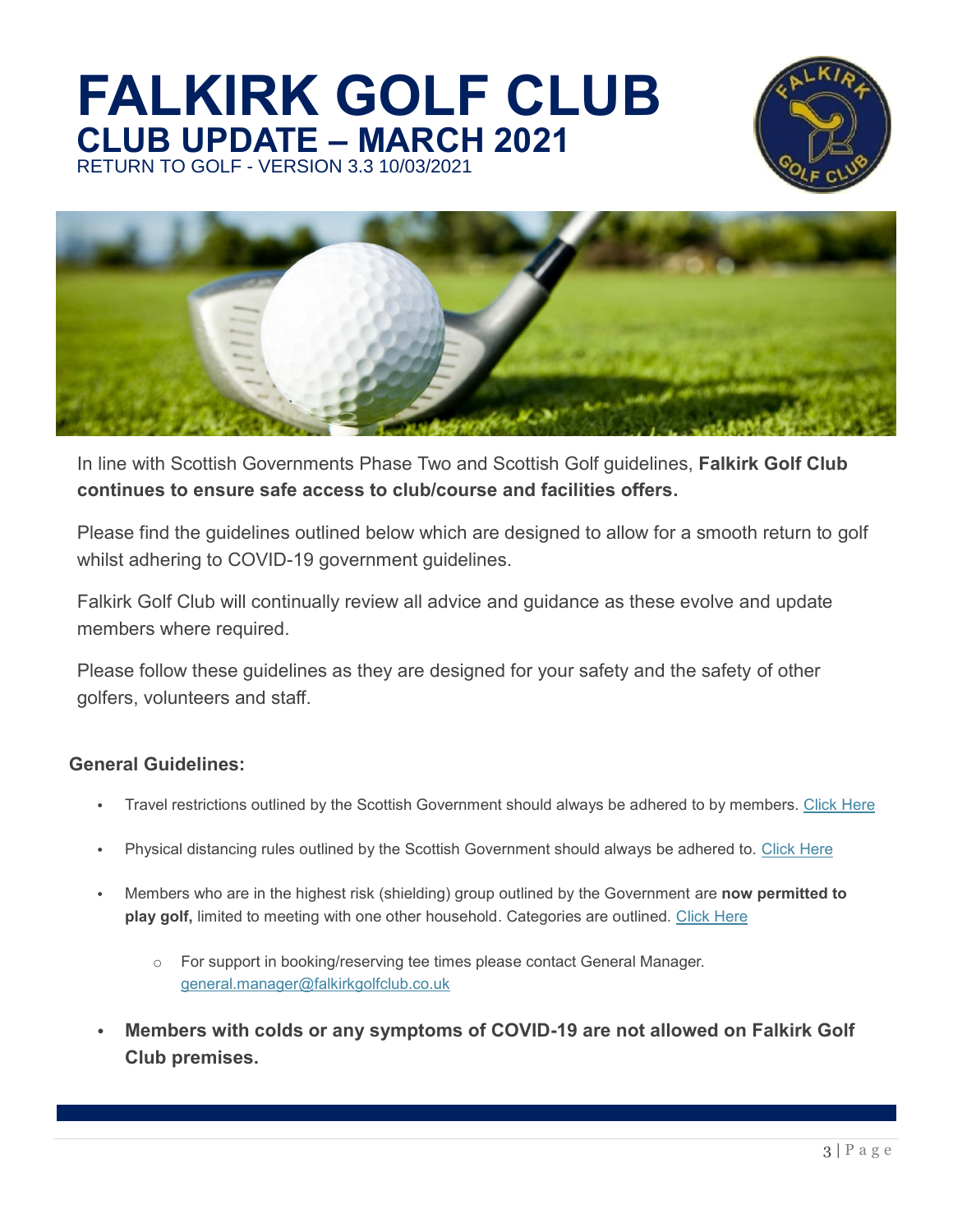

### **1. GOLFING:**

### **1. Please book a tee off time online.**

Do not attend the course if you do not have a tee time booked, including evenings. You must remove your name if unable to play, this will maximise opportunity for all members to play.

- Note that bookings can only be made 7 full days in advance via BRS (this will go live 7.00 PM daily)
- For competition booking see appendix 1
- Members can introduce a paying guest (£13). The member is expected to fully brief their guest on these guidelines for play we have introduced.
- Tee times will permit **Four Balls** (members to ensure Government guidelines adhered to)
- Members are asked not to "reserve" times as a record of all players is required.
- **Visitors are currently not permitted.**
- Members can also book a time by calling the starter during shop hours.

#### **4. 2. Park in the main Stirling Road car park.**

The small car park at the clubhouse will be closed to vehicles (with the exception of staff and deliveries).

#### **6. 3. Do not arrive more than 10 minutes before booked tee time.**

**7. 4. Golfers should remain within the car park until their playing partners are ready.** 

In their playing groups **and maintaining social distancing guidelines**, golfers should enter the golf course area observing the following guidelines (additional signage will be in place to help);

**MAIN CAR PARK:** Your playing group should cross the road, using the traffic island and enter the small car park area through the entrance located opposite the club dining room. Walk to pathway at foot of trolley steps. (Diagram 1)

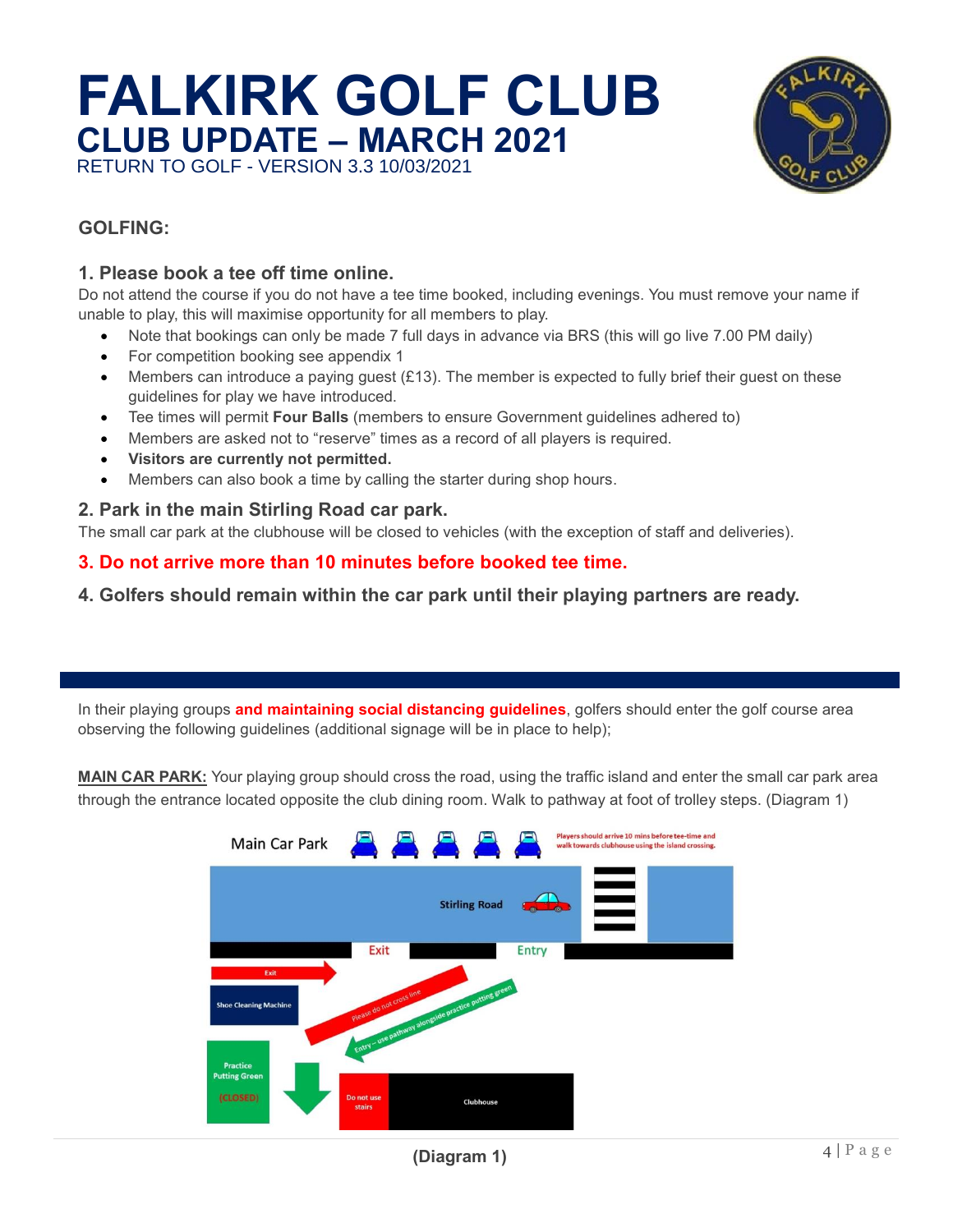

**PATHWAY AT FOOT OF TROLLEY STEPS:** Your playing group should wait in this area utilising distancing markers, until area in front of shop is clear. Thereafter, golfers should make their way to the front of the shop. (Diagram 2)

**The top putting green (behind 18th green) will be available for groups waiting in this holding area (unless closed by greens staff for maintenance). Access is limited to only the playing group and members are asked to maintain social distancing with only one player in each of the sectioned areas.**



**FRONT OF SHOP:** Golfers will remain in the area outside the shop until the group in front have teed off from the yellow tees and are a suitable distance down the 1st fairway. Golfers will then walk down to the yellow tees where they can tee off immediately. (This is due to viewing tower at 1st tee being cordoned off)

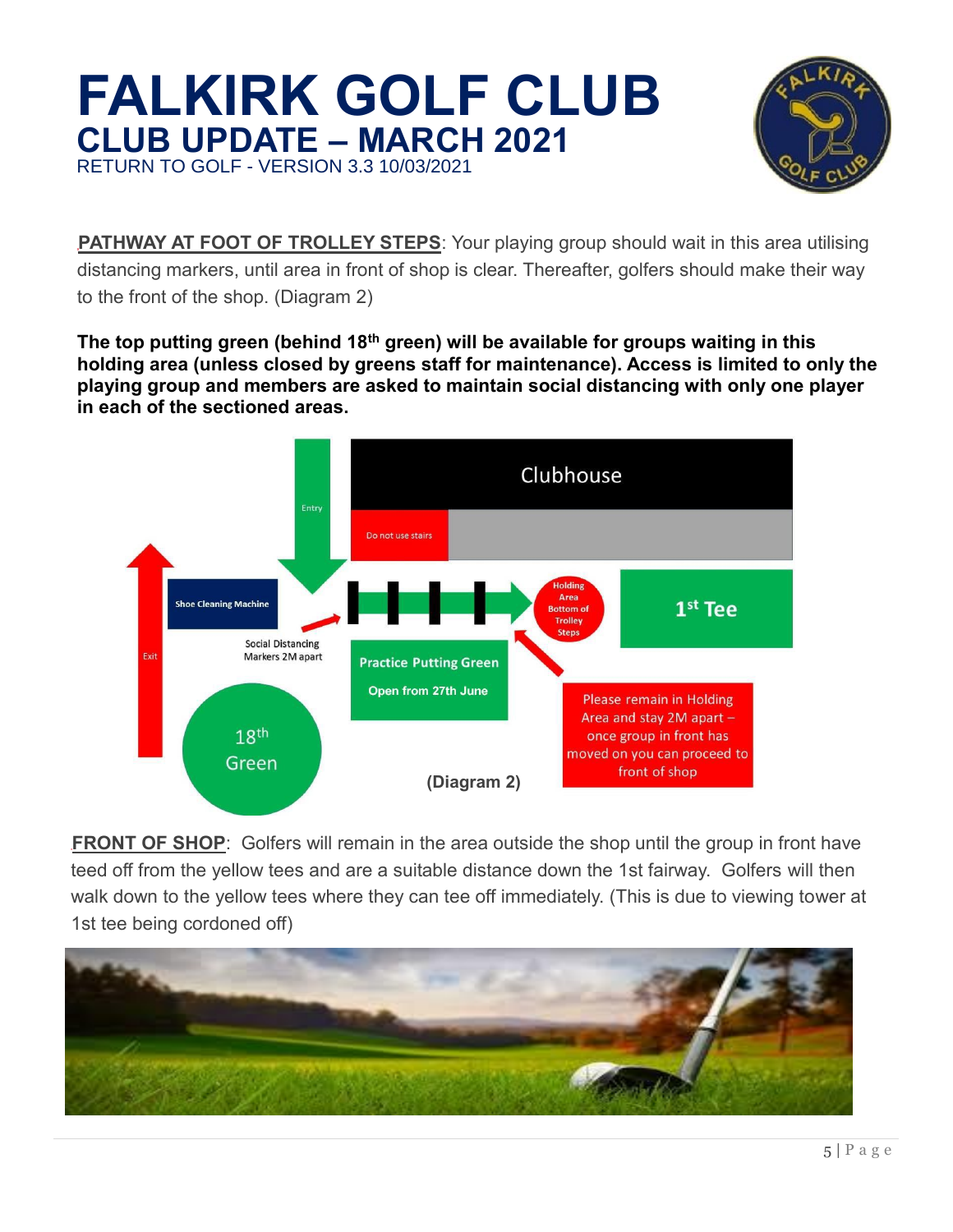

### **SHOP**

### **1. One person only allowed in the shop at a time and masks must be worn.**

Please remain behind distancing marker until shop is clear.

### **2. Payments can be made in the shop with exact money or contactless card.**

Please bring exact money as no change can be given. A donation box will also be located, in and outside the shop, where a suggested donation of "A POUND A ROUND (or more)" is greatly appreciated.

**3. One score card per group can be taken.** Please note that the person uplifting the scorecard should mark all scores for the playing group, and suitably dispose of the card when finished.

### **4. Please make use of hand sanitiser located inside front door of shop.**

**5. Buggies will be available for hire and must be pre-booked via starter to ensure availability.** NOTE these will be strictly one person to a buggy and this policy will be continually reviewed.

## **PLEASE NOTE THAT THE CLUBHOUSE AND LOCKER ROOM WILL REMAIN CLOSED AND, UNFORTUNATELY, NO TOILET FACILITIES WILL BE AVAILABLE.**

The trolley store will also remain closed, if any member requires access to this or locker to retrieve stored golf equipment please contact the Secretary's Office (Tel. Opt. 3) 9am-11:30 Mon-Fri, to make necessary arrangements.





**Practice Areas: Top Putting Green will be opened from 27th June for group in holding area only.** 

**All other areas remain closed and will be made available asap when safe to do so.**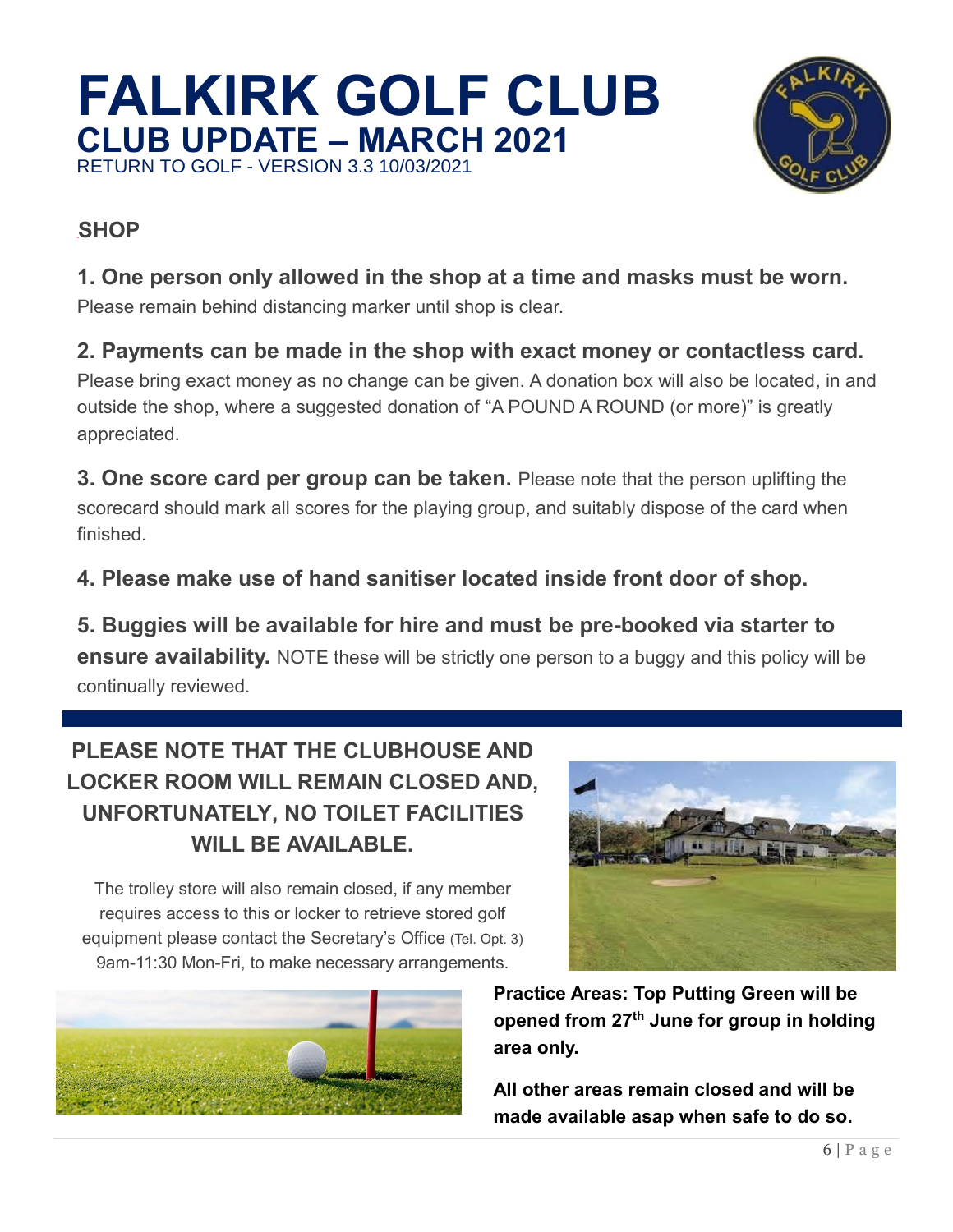

## **ON THE COURSE:**

- **1. Always Keep 2 metres apart.**
- **2. One player on the tee at a time.**

**3. Golf balls must be retrieved from the hole by inserting putter head into the lifting implement attached to the flag.**

- **4. Do not touch another players golf ball or tee peg.**
- **5. Do not touch flagstick, leave in at all times.**

**6. There are no rakes in bunkers.** Players in bunkers can take a preferred lie within the bunker without penalty (in accordance to temporary local rule). Please smooth sand with feet or club after shot.

## **7. Play holes in order. Do not 'cut in' to another part of the course.**

**8. Do not shake hands.**

l

**9. Green Keeping staff have priority on the course at all times.** Members are reminded that the greenkeeping team are working hard to get back to a full maintenance schedule – your patience is appreciated